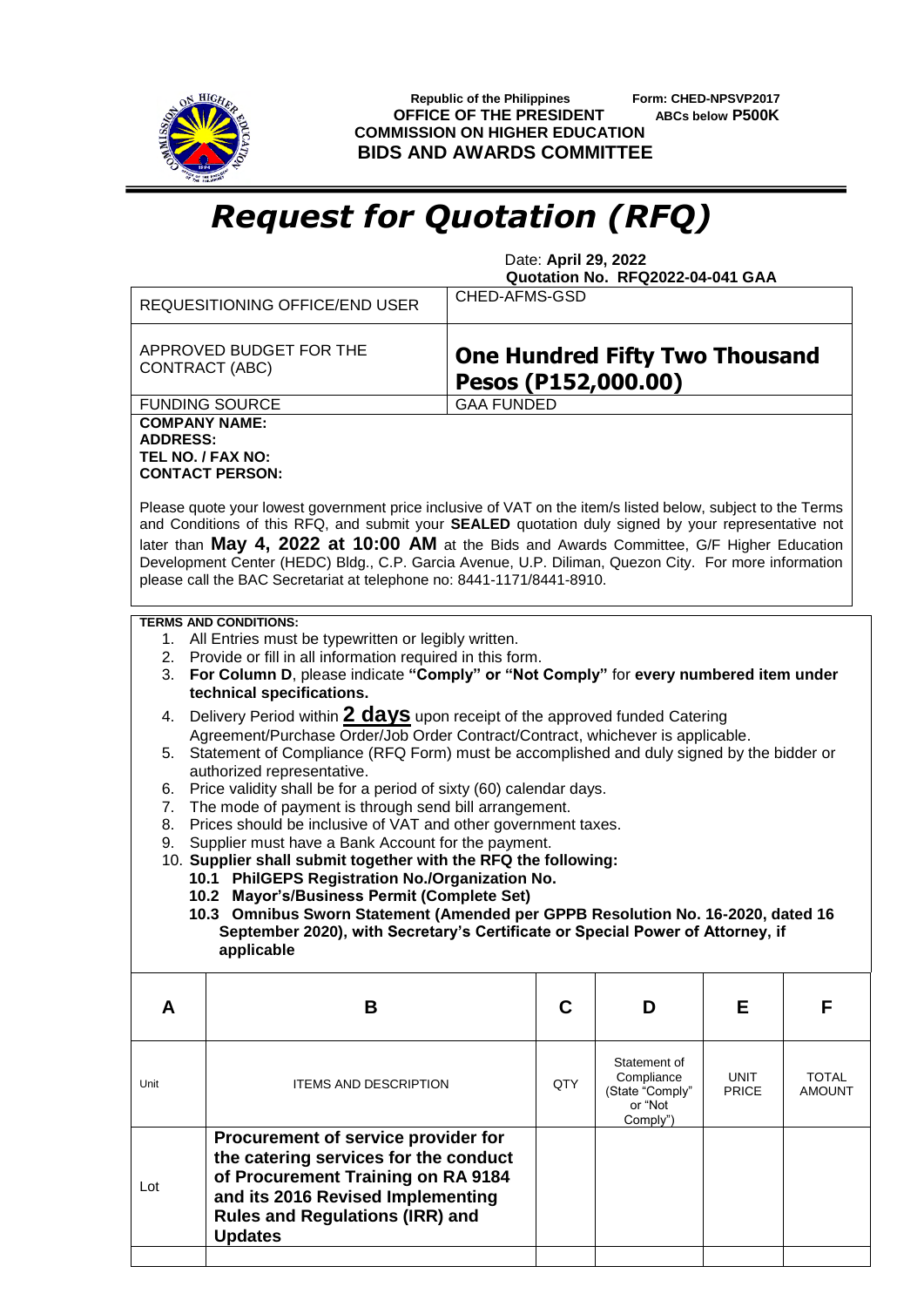| <b>Technical Specifications</b>                                                                                                                                                     |  |  |
|-------------------------------------------------------------------------------------------------------------------------------------------------------------------------------------|--|--|
| 1. Date: June 9-10, 2022                                                                                                                                                            |  |  |
| Venue: CHED Auditorium<br>2.                                                                                                                                                        |  |  |
|                                                                                                                                                                                     |  |  |
| 3. No. of pax: 76 pax                                                                                                                                                               |  |  |
| 4. Requirements:                                                                                                                                                                    |  |  |
| June 9, 2022                                                                                                                                                                        |  |  |
| AM Snack – Good for 76 pax<br>(Arroz Caldo with Egg and Juice – good<br>for 76 pax                                                                                                  |  |  |
| Buffet Lunch - Good for 76 pax<br>(Halaan soup, Chicken Inasal, Beef<br>Steak, Fish Fillet (not cream Dory) with<br>two sauce variant, unlimited rice,<br>assorted fruits and juice |  |  |
| PM Snack - Good for 76 pax<br>(Pansit sotanghon with kakanin and<br>canned pineapple juice)                                                                                         |  |  |
| June 10, 2022                                                                                                                                                                       |  |  |
| AM Snack – Good for 76 pax<br>(Pansit Bihon with Lumpia togue and<br>juice)                                                                                                         |  |  |
| Buffet Lunch – Good for 76 pax<br>(Bulalo soup, Lechon Kawali, Chopsuey,<br>Chicken Adobo, Unlimited Rice, assorted<br>fruits and juice                                             |  |  |
| PM Snack – Good for 76 pax<br>(Chicken Empanada with canned<br>pineapple juice)                                                                                                     |  |  |
| 5. Service provider should set-up<br>own buffet table with complete<br>design and table arrangement                                                                                 |  |  |
| 6. Only cups are allowed to be<br>disposable but should be<br>presentable                                                                                                           |  |  |
| 7. Free flowing hot choco, coffee,<br>tea and water                                                                                                                                 |  |  |
| 8. Free candies, cookies and nuts                                                                                                                                                   |  |  |
| 9. With at least two (2) stand-by                                                                                                                                                   |  |  |
| waiters/waitress                                                                                                                                                                    |  |  |
|                                                                                                                                                                                     |  |  |
|                                                                                                                                                                                     |  |  |